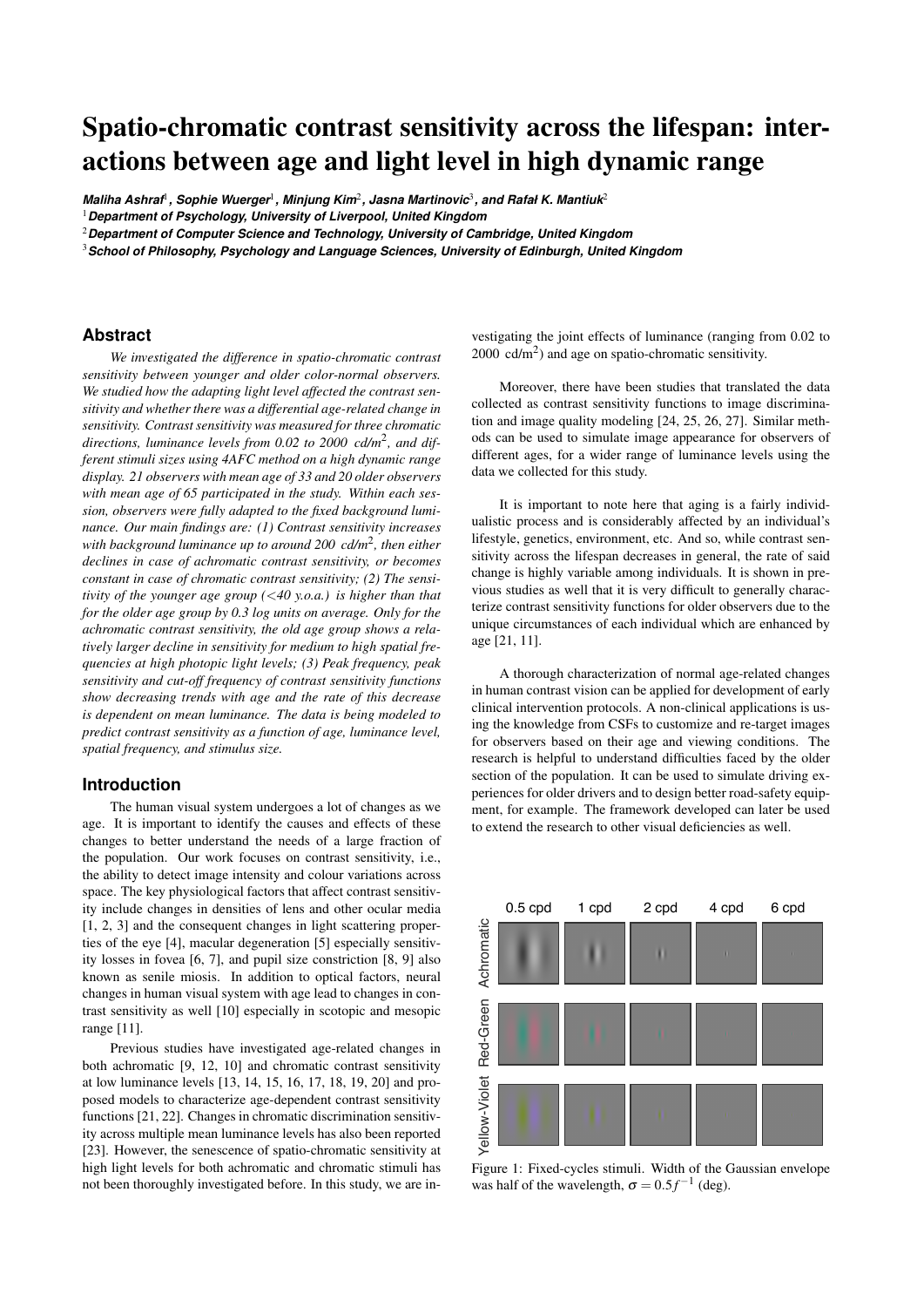## **Experiment** *Stimuli*

The stimuli were Gabor patches presented against a D65 neutral gray background and modulated along the three cardinal directions in Derrington-Krauskopf-Lennie (DKL) space: achromatic, red-green, and yellow-violet corresponding to the hypothetical mechanisms  $(L+M)$ ,  $(L-M)$ , and  $(S-(L+M))$  respectively. The width of the Gaussian envelopes enclosing the Gabor patch stimuli was set to be half of the spatial wavelength such that all stimuli had a fixed number of cycles for the five spatial frequencies (0.5, 1, 2, 4, and 6 cycles per degree (cpd)) used. Figure 1 shows the stimuli which were displayed at 6 different mean background luminance levels: 0.02, 0.2, 2, 2.0, 200, and 2000 cd/ $m^2$ . The stimuli were displayed on custom-built HDR display capable of handling such high contrasts [28].

## *Cone-contrast definition*

Modulation along one of the three color directions in DKL space corresponds to incremental changes in L, M, and S cone responses. Thus the DKL stimuli contrast thresholds recorded from the experiments are transformed into their corresponding L, M, and S cone thresholds using the relationship derived in [29]. The resultant normalized cone contrast is defined in Eq. 1:

$$
C_{\rm t} = \frac{1}{\sqrt{3}} \sqrt{\left(\frac{\Delta L}{L_0}\right)^2 + \left(\frac{\Delta M}{M_0}\right)^2 + \left(\frac{\Delta S}{S_0}\right)^2} \tag{1}
$$

 $C_t$  = Threshold cone contrast

∆*L*,∆*M*,∆*S* = Incremental L,M,S cone absorptions

 $L_0$ ,  $M_0$ ,  $S_0 = L$ , M, S absorptions of the display background

Contrast sensitivity is the inverse of contrast threshold from Eq. 1.

### *Observers*

40 color-normal observers with no history of eye disease participated in the study. All observers participated in six sessions, corresponding to mean mean background luminance levels: 0.02, 0.2, 2, 20, 200, 2000, and 7000 cd/m<sup>2</sup>. The old group consisted of 20 observers (mean age  $= 65$ ). The young group consisted of 20 observers (mean age = 33).

#### *Procedure*

The observers participated in hour-long sessions for each luminance levels. The display was set up in a dark room and the observers were adapted to the room and the corresponding mean luminance level prior to the experiment. The observers were seated 91 cm from the display which subtended  $12.5^{\circ} \times 9.4^{\circ}$ . Within each session, stimuli were randomly interleaved across all three color directions and five spatial frequencies (Figure 1) presented at the same luminance level.

Threshold measurements were made using a 4AFC procedure with the stimulus presented on one of the four quadrants presented on the screen and the observers having to choose the quadrant which they perceive to be presenting the stimulus. The thresholds for each condition were estimated with 25 to 35 trials. The responses from each condition were fitted with a psychometric function and the threshold was estimated as the contrast level at which the probability of detection was  $\approx 0.84$ .

## **Results and discussion**

Results are presented in Figure 2. The data from the two groups was averaged separately across the spatial frequencies for each color direction and luminance level. We found that the contrast sensitivities of older observers are roughly 3dB lower than those of younger observers on average (Figure 2).

Our results are found to be consistent with other known findings. The decrease in achromatic contrast sensitivity (Fig-



Figure 2: Comparison of contrast sensitivity measurements (error bars: standard deviation) from younger and older observers' age group. Each subplot contains the contrast sensitivity function for the corresponding color and luminance combination. Age-dependent decline in contrast sensitivity is larger with increasing spatial frequency for achromatic contrasts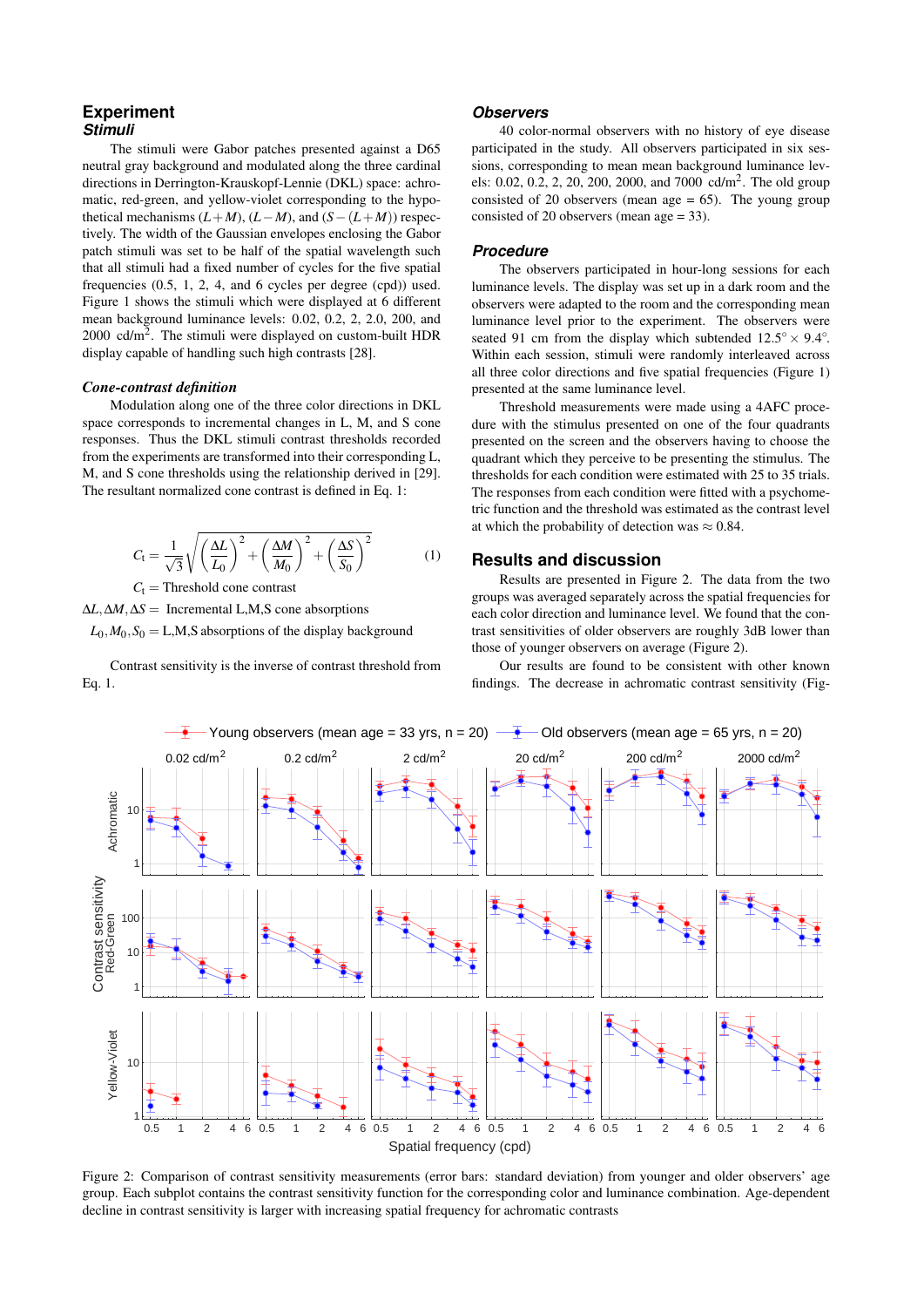

Figure 3: Differences in log sensitivity between younger and older age group across luminance levels for different spatial frequencies

ure 2, first row) for older observers becomes larger with increasing spatial frequency [9, 12, 30, 21]. The decrease in sensitivity for older observers is also amplified with decreasing luminances [9] to a certain extent. It is interesting to note that at  $0.02 \text{ cd/m}^2$ the difference between the two age groups diminishes instead of increasing further. In literature review, we could not find precedence of this phenomenon as the lowest luminance level for a similar experiment found in literature review was  $0.1 \text{ cd/m}^2$  [9].

The measures of variation (e.g., standard deviation) are higher for older age group as individual variability becomes more pronounced with advancing age [31, 32, 21]. Consistent decrease in both chromatic contrast sensitivities for luminance levels up to  $20 \text{ cd/m}^2$  for all spatial frequencies [19, 16]. The yellow-violet contrast sensitivities of the older observers are particularly lower than those of younger observers for luminance levels up to 20  $\text{cd/m}^2$  [19]. Other studies have not specifically shown yellowviolet contrast sensitivities but have demonstrated that S-cone absorption and neural pathways are more affected with age [33, 34].

The novel finding of our study is the role of luminance in determining the magnitude of differences in both chromatic and achromatic contrast sensitivity between age groups (Figure 3). The differences are plotted against mean luminance levels to show the trend of change with respect to luminance. The difference is positive everywhere (except for red-green sensitivity at 0.02 cd/m<sup>2</sup> at 0.5 cpd, likely a measurement error) as the sensitivities from younger observers are always higher.

For achromatic contrasts, differences between the two age groups are the highest for luminance levels  $0.2 - 2$  cd/m<sup>2</sup> and then decrease when the luminance is either increased or decreased, which shows that mesopic vision is affected more severely with age than both scotopic and photopic vision. The lower magnitude of difference in scotopic range could mean that cone pathways are affected more than rods with age, pointing to neural factors predominantly dictating spatial vision at low luminances rather than optical factors. Similar trend is observed at all spatial frequencies but the magnitude of these differences increases with spatial frequencies.

The decrements in red-green and yellow-violet sensitivity show different trends. This is likely because S-cone pathway is affected differently than L, and M cones with age. For red-green stimuli, the highest difference between both groups is observed to be at  $2 \text{ cd/m}^2$ . The differences are observed to be the lowest for 0.5 cpd but then seem to be more or less frequency-invariant. The trend in yellow-violet stimuli is interesting, in that it shows the highest decrements at 0.5 cpd for luminance levels below 20  $\text{cd/m}^2$  and then the lowest decrements at 0.5 cpd for luminance levels above 20 cd/m<sup>2</sup>.

#### *Modeling*

We are incorporating age as a parameter in the model that we have proposed in a recent publication<sup>1</sup> [28]. The basis of the model is the assumption that CSFs can be specified as logparabolas [21, 28].

$$
\log_{10} S(f; S_{\text{max}}, f_{\text{max}}, b) = \log_{10} S_{\text{max}} - \left(\frac{\log_{10} f - \log_{10} f_{\text{max}}}{0.5 \cdot 2^b}\right)^2 \qquad (2a)
$$

$$
S'(f; S_{\text{max}}, f_{\text{max}}, b, t) = \begin{cases} \frac{S_{\text{max}}}{t}, & \text{if } C_2, C_3 \text{ and } f < f_{\text{max}} \text{ and} \\ f(f; S_{\text{max}}, f_{\text{max}}, b) < \frac{S_{\text{max}}}{t} \\ S(f) & \text{otherwise} \end{cases} \qquad (2b)
$$

CSFs from each observer are fitted as log-parabola functions using Eq. 2, where  $C_2$ ,  $C_3$  denote red-green and yellowviolet color directions. The parameters of interest are peak frequency *f*max, and peak sensitivity *S*maxfor each luminance and color channel. Cut-off frequency  $f_c$  is calculated as as the point where the contrast sensitivity predicted by the fitted CSF falls to zero. For each curve, the fitted values of peak frequency, peak sensitivity and cut-off frequency are obtained and are shown in Figure 4. Empty circles in the figure are optimized parameters; peak frequency, peak sensitivity, and the calculated cut-off frequency for each observer at multiple luminance levels plotted with respect to age. The bandwidth parameter was found to be neither age nor luminance-dependent and the bandwidth values were thus fixed for each color channel. Solid lines are linear regression lines fitted to age versus the optimized values of the log parabola parameters with criteria  $P < 0.1$  and show the approximate trend of change in parameter values with age.

For achromatic CSFs, peak frequencies of the functions are observed to be decreasing with age for all luminance levels, i.e., the peak of CSFs shift towards the left with age. This is also clearly shown in Figure 2 (first row). The relationship is highly statistically significant  $(P < 0.001)$  for luminance levels 20 and 200 cd/m<sup>2</sup> . Peak sensitivities for achromatic contrast also show decrease with age for luminance levels ranging from 0.2 to 20  $cd/m<sup>2</sup>$ . The cut-off frequency is calculated using the values of the optimized parameters for each individual. The values for cut-off frequency for achromatic stimuli appear to become more age-dependent with increasing luminance level. This can be observed from the increasing slopes of the lines with increasing luminance. The observation further shows how age especially affects contrast sensitivity at higher frequencies.

McGrath et al. (1981) in their study have also shown similar trends for senescence of achromatic CSFs at  $2 \text{ cd/m}^2$  [35]. The study by Owsley et al. (1983) have similarly shown large decrease in contrast sensitivity for higher spatial frequencies

<sup>1</sup>The code can be found at: https://www.cl.cam.ac.uk/ research/rainbow/projects/hdr-csf/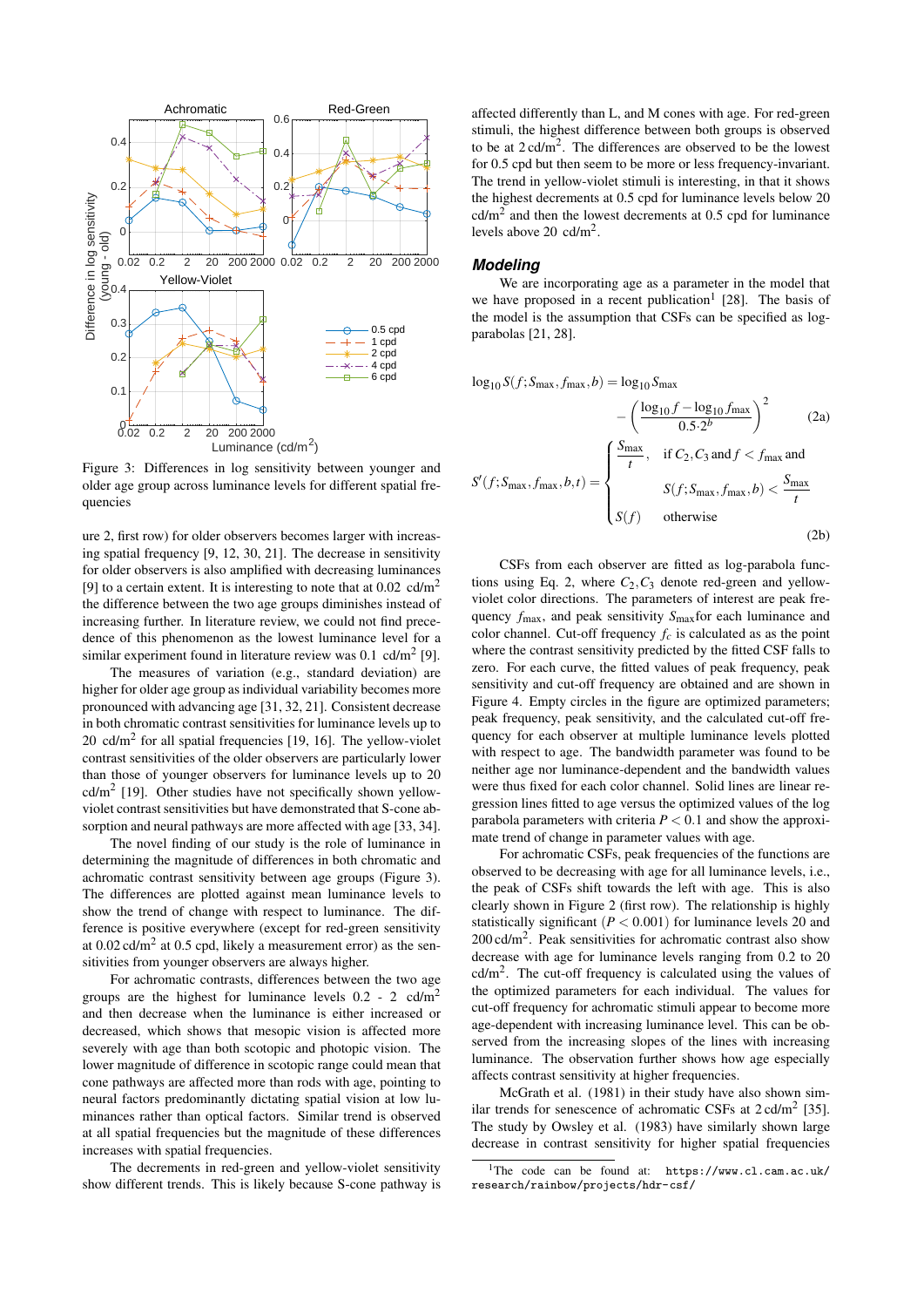

Figure 4: Change in log-parabola CSF parameters with age. Empty circles in the figure are optimized parameters: peak frequency, peak sensitivity, and cut-off frequency for each observer at multiple luminance levels plotted with respect to age. Solid lines are linear regression lines fitted to age vs. the optimized values of the three parameters. Peak sensitivity and cut-off frequency show decrease with age, and the slope of these lines appear to be luminance dependent. Peak frequency decreases with age for achromatic contrast as well as for chromatic contrasts. Only the correlations for which the value of p-test is below 0.1 are shown here.  $*(P < 0.05)$ ,  $*(P < 0.05)$  $(0.01), **$  \*  $(P < 0.001)$ 

 $($  > 2*cpd*) at 103 cd/m<sup>2</sup> [12]. Much of the age-dependent decrease in contrast sensitivity can be attributed to decreased retinal illuminance which largely results from changes in lens density and pupil constriction [1, 3, 8, 9]. From our data, we can see that achromatic CSFs are very much age-dependent for mid-range luminance levels  $(0.2 \sim 200 \text{ cd/m}^2)$ . As the luminance level increases, the decrease in sensitivity is observed in higher spatial frequencies only. This could be explained by the greater rate of age-dependent change in pupil size for lower luminance levels [9, 8]. Because, the reduction in retinal illuminance is much stronger in low light, the sensitivity is decreased with age almost uniformly across all spatial frequencies. While in high light level conditions, this reduction in retinal illuminance impacts higher spatial frequencies only.

In chromatic contrast directions, the decrease in peak frequency with age is predicted for luminance levels above 2, and  $200 \text{ cd/m}^2$  for red-green and yellow-violet color directions respectively. However, it must be noted that the peak frequencies predicted for chromatic channels are around 0.5 cpd which is consistent with other studies [15, 14, 13, 36] but it is also the lowest spatial frequency that we measured. The fits from our data suggest that this peak frequency decreases even lower with observers' age. More data needs to be collected for isoluminant chromatic stimuli at lower spatial frequencies (< 0.5*cpd*) to verify this result.

As shown in Fig. 2 as well, the peak sensitivity of yellowviolet color direction is observed to be affected much more with age compared to red-green color direction. In Fig. 4, a significant relationship between red-green peak sensitivity with age was only found at 0.2 cd/m<sup>2</sup>. While, yellow-violet peak sensitivity decreased with age for luminance levels upto  $20 \text{ cd/m}^2$ . This disparate effect among the two chromatic directions can be explained by changes in lens density with age. Studies investigating the spectral characteristics of human lens aging have shown that the transmittance of the shorter end of the visible spectrum (blue/violet light), decrease much rapidly with age compared to medium to long wavelengths [1]. Thus, while L, and M cone responses are reduced with age, the ratio of these reductions are comparable in magnitude and so the age-dependent effect on redgreen (L-M) contrast sensitivity is not very pronounced. On the other hand, S cone response is decreased much more with age compared to L, and M cone responses, resulting in a much larger decrease in yellow-violet (S-(L+M)) contrast sensitivity. The study by Hardy et al. (2005) demonstrate that this large change in yellow-violet contrast sensitivity is mostly due in part to the wavelength-dependent filtering happening in the ocular media and it can be accounted for when the stimuli are equated at the retina [16].

The values for cut-off frequency for red-green stimuli appear to become more age-dependent with increasing luminance level which shows that the sensitivity at higher frequencies decrease more rapidly with age . For yellow-violet stimuli, the correlation between cut-off frequency and age show significance, but the slopes are close to zero which shows that higher frequencies are not disproportionately affected by age in yellow-violet stimuli.

## **Conclusions**

Our study investigates the joint effects of age and luminance level on achromatic and chromatic contrast sensitivity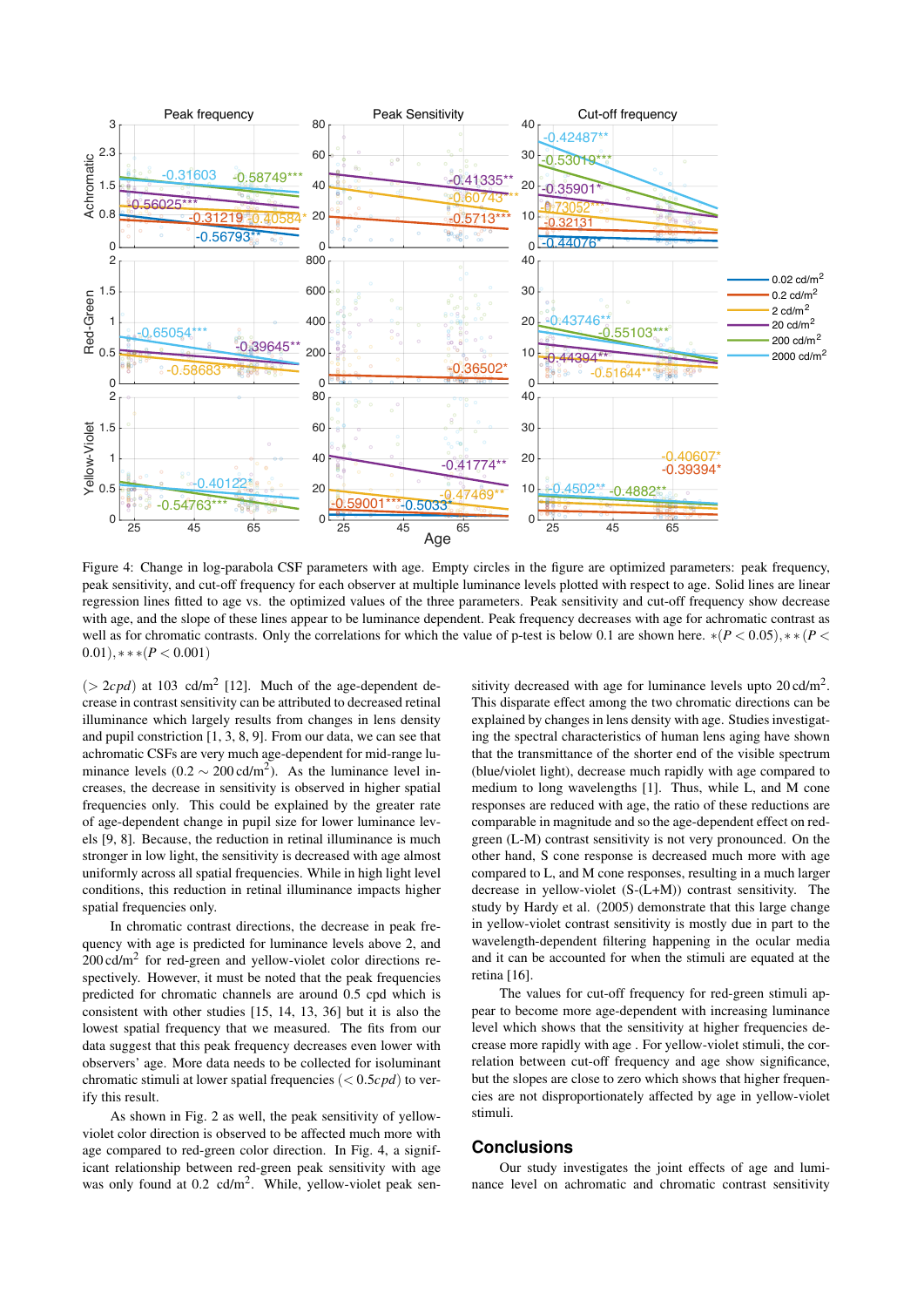functions. Achromatic sensitivities are decreased with age across spatial frequencies but with increasing luminance levels, the agedependent sensitivity reduction is increased for higher spatial frequencies. For chromatic sensitivities the effects of age are predominantly frequency invariant, but contrasts in yellow-violet color direction are specially affected by age. These observations imply that for images shown on newer generation of displays (e.g. HDR displays) that are capable of producing very high dynamic range light levels, the perceived image may vary considerably between observers belonging to different age groups.

The next-step in our work is to investigate whether there is a correlation between individual variations in psychophysical measurements and physiological measurements such as acuity, ocular media density, and pupil diameter measurements. We are also working on incorporating age as a factor in our general spatiochromatic contrast sensitivity model. Moreover, our study so far deals with contrasts at threshold levels. It will be very interesting to investigate the effect of aging on supra-threshold levels and whether there are higher-order neural mechanisms in place that compensate for changes in pupil and optical media.

## **Acknowledgments**

This research was funded by EPSRC grants EP/P007503, EP/P007910, EP/P007902, and EP/P007600. This project has also received funding from the European Research Council (ERC) under the European Union's Horizon 2020 research and innovation programme (grant agreement No 725253–EyeCode).

## **References**

- [1] J. Pokorny, V. C. Smith, and M. Lutze, "Aging of the human lens," *Applied Optics*, vol. 26, no. 8, pp. 1437–1440, 1987.
- [2] J. Van De Kraats and D. Van Norren, "Optical density of the aging human ocular media in the visible and the uv," *JOSA A*, vol. 24, no. 7, pp. 1842–1857, 2007.
- [3] G. L. Savage, G. Haegerstrom-Portnoy, A. J. Adams, and S. Hewlett, "Age changes in the optical density of human ocular media," *Clinical vision sciences*, vol. 8, pp. 97–97, 1993.
- [4] M. L. Hennelly, J. L. Barbur, D. F. Edgar, and E. G. Woodward, "The effect of age on the light scattering characteristics of the eye," *Ophthalmic and Physiological Optics*, vol. 18, no. 2, pp. 197–203, 1998.
- [5] L. S. Lim, P. Mitchell, J. M. Seddon, F. G. Holz, and T. Y. Wong, "Age-related macular degeneration," *The Lancet*, vol. 379, no. 9827, pp. 1728–1738, 2012.
- [6] J. S. Werner and V. G. Steele, "Sensitivity of human foveal color mechanisms throughout the life span," *Journal of the Optical Society of America A*, vol. 5, no. 12, p. 2122, 1988.
- [7] J. S. Werner, "Visual problems of the retina during ageing: Compensation mechanisms and colour constancy across the life span," *Progress in Retinal and Eye Research*, vol. 15, no. 2, pp. 621–645, 1996.
- [8] B. Winn, D. Whitaker, D. B. Elliott, and N. J. Phillips, "Factors affecting light-adapted pupil size in normal human subjects.," *Investigative ophthalmology & visual science*, vol. 35, no. 3, pp. 1132– 1137, 1994.
- [9] M. E. Sloane, C. Owsley, and S. L. Alvarez, "Aging, senile miosis and spatial contrast sensitivity at low luminance," *Vision Research*, vol. 28, no. 11, pp. 1235–1246, 1988.
- [10] K. B. Burton, C. Owsley, and M. E. Sloane, "Aging and neural spatial contrast sensitivity: photopic vision," *Vision Research*, vol. 33, no. 7, pp. 939–946, 1993.
- [11] C. Owsley, "Aging and vision," *Vision Research*, vol. 51, pp. 1610– 1622, jul 2011.
- [12] C. Owsley, R. Sekuler, and D. Siemsen, "Contrast sensitivity throughout adulthood," *Vision research*, vol. 23, no. 7, pp. 689– 699, 1983.
- [13] D. H. Kelly, "Spatiotemporal Variation of Chromatic and Achromatic Contrast Thresholds," *Journal of the Optical Society of America*, vol. 73, no. 6, pp. 742–750, 1983.
- [14] E. M. Granger and J. C. Heurtley, "Visual chromaticity-modulation transfer function," *J.Opt.Soc.Amer.*, vol. 63, no. 9, pp. 1173–1174, 1973.
- [15] H. Isono, "Evidence for the Existence of the Craik-O'Brien Effect in Humann Color Vision," *Electronics and Communications in Japan*, vol. 63-A, no. 4, pp. 30–37, 1980.
- [16] J. L. Hardy, P. B. Delahunt, K. Okajima, and J. S. Werner, "Senescence of spatial chromatic contrast sensitivity. i. detection under conditions controlling for optical factors," *JOSA A*, vol. 22, no. 1, pp. 49–59, 2005.
- [17] P. B. Delahunt, K. Okajima, J. S. Werner, and J. L. Hardy, "Senescence of spatial chromatic contrast sensitivity II Matching under natural viewing conditions," *Journal of the Optical Society of America A*, vol. 22, no. 1, p. 60, 2005.
- [18] M. B. Zlatkova, E. Coulter, and R. S. Anderson, "Short-wavelength" acuity: Blue-yellow and achromatic resolution loss with age," *Vision Research*, vol. 43, pp. 109–115, jan 2003.
- [19] J. S. Werner, P. B. Delahunt, and J. L. Hardy, "Chromatic-spatial vision of the aging eye," *Optical Review*, vol. 11, pp. 226–234, jul 2004.
- [20] M. S. Roy, M. J. Podgor, B. Collier, and R. D. Gunkel, "Color vision and age in a normal North American population," *Graefe's Archive for Clinical and Experimental Ophthalmology*, vol. 229, pp. 139–144, 1991.
- [21] A. M. Rohaly and C. Owsley, "Modeling the contrast-sensitivity functions of older adults," *Journal of the Optical Society of America A*, vol. 10, no. 7, p. 1591, 1993.
- [22] R. K. Mantiuk and G. Ramponi, "Human vision model including age dependenices," in *European Signal Processing Conference (EUSIPCO)*, (Nice, France), pp. 1616–1620, IEEE, 2015.
- [23] J. M. Kraft and J. S. Werner, "Aging and the saturation of colors. 1. Colorimetric purity discrimination," *Journal of the Optical Society of America A*, vol. 16, no. 2, pp. 223–229, 1999.
- [24] E. Peli, "Contrast sensitivity function and image discrimination," tech. rep., 2001.
- [25] S. Triantaphillidou, J. Jarvis, A. Psarrou, and G. Gupta, "Contrast" sensitivity in images of natural scenes," *Signal Processing: Image Communication*, vol. 75, pp. 64–75, 2019.
- [26] R. K. Mantiuk and G. Ramponi, "Age-dependent prediction of visible differences in displayed images," *Journal of the Society for Information Display*, vol. 26, no. 1, pp. 4–13, 2018.
- [27] R. Wanat and R. K. Mantiuk, "Simulating and compensating changes in appearance between day and night vision," *ACM Transactions on Graphics (TOG)*, vol. 33, no. 4, p. 147, 2014.
- [28] S. Wuerger, M. Ashraf, M. Kim, J. Martinovic, M. Pérez-Ortiz, and R. K. Mantiuk, "Spatio-chromatic contrast sensitivity under mesopic and photopic light levels," *Journal of Vision*, vol. 20, p. 23, 04 2020.
- [29] D. H. Brainard, "Cone contrast and opponent modulation color spaces," *Human color vision*, 1996.
- [30] K. Arundale, "An investigation into the variation of human contrast sensitivity with age and ocular pathology," *British Journal of Ophthalmology*, vol. 62, no. 4, pp. 213–215, 1978.
- [31] G. V. Paramei, "Color discrimination across four life decades assessed by the Cambridge Colour Test," *Journal of the Optical Society of America A*, vol. 29, no. 2, p. A290, 2012.
- [32] A. Pinckers, "Color Vision and Age," *Ophthalmologica*, vol. 181,